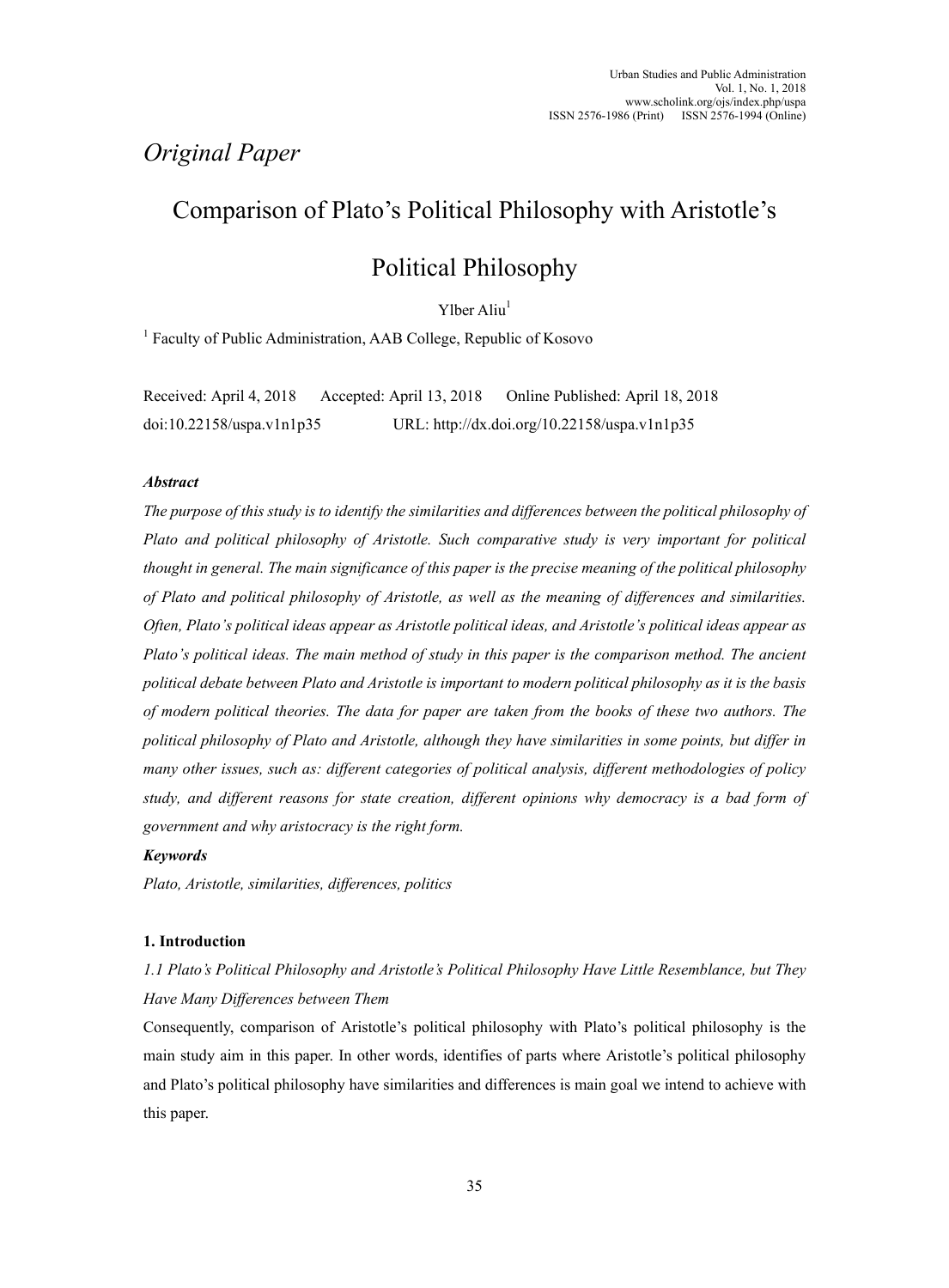### *1.2 Methodology*

The methodology of paper is based entirely on the book of Plato *"Republic"* and in the book of Aristotle *"Politics"*. The main method that will be used in the paper is the comparative method. But we will also use the descriptive method depicting the political philosopher of Plato and Aristotle and then we will compare them. We have identified only some of the key issues of political debate between Plato and Aristotle and we have faced these issues with their arguments. Dealing with the various arguments given by Plato and Aristotle about why the state is created, why democracy is a bad form of government, and why aristocracy is the right form, gender relations, different methodologies of policy study, give us the impression that from here begins the two main streams of contemporary political thought: realization and idealism. So, we don't want only to describe the Plato and Aristotle political views. This not our point in paper. Our main point is to comparative the political views of Plato and Aristotle and to see when those political views has similar and differences. For this reason, in some case this paper is more abstract and theoretical.

### **2. The Similarities between the Political Philosophy of Plato and Aristotle's Political Philosophy**

The main similarities between the political philosophy of Plato and the political philosophy of Aristotle are:

Plato and Aristotle belong to the same time period of political philosophy antic. They have lived and acted in almost an identical period of time. This period of time is characterized by the overwhelming interest of classical Athens residents for the various problems faced by peoples in relation to the external struggle against nature. Consequently, there were many attempts to explore the various problems faced by people. The ancient political philosophers had fundamental questions about the nature of existence, the composition of reality, the existence or not of being, the solution of metaphysical problems, criticisms of the polytheistic beliefs of the old Greeks, etc. Different answers were given to these issues. Miles's Miles is the first philosopher who sought "... systematically the origin of things" (Jacoby, 2006, p. 17). Elder Parmenid created the concept of "Being. There is no existence" (Ibid, p. 21). Socrates is remembered with the principle "Know Yourself" (Ibid, p. 27).

It should be noted in the process of discovering new recognitions were included those Athens residents who had minimum condition for life. Solving the material problem was the first condition to start with philosophy and knowledge. If we look at the biographies of ancient philosophers then we will see that most of them, perhaps with the exception of Socrates, have been members of wealthy families (or wealth they have achieved during their work). There are even times when these philosophers from their great love for knowing reality as much as possible have sold all their wealth.

At the center of this research and having the material conditions for dealing with philosophy were precisely Plato and Aristotle. Both Plato and Aristotle were interested in studying social phenomena. Both Plato and Aristotle intend to discover new laws by which human society functions.

This is the other point were Plato's and Aristotle's views meet. Different social phenomena posed a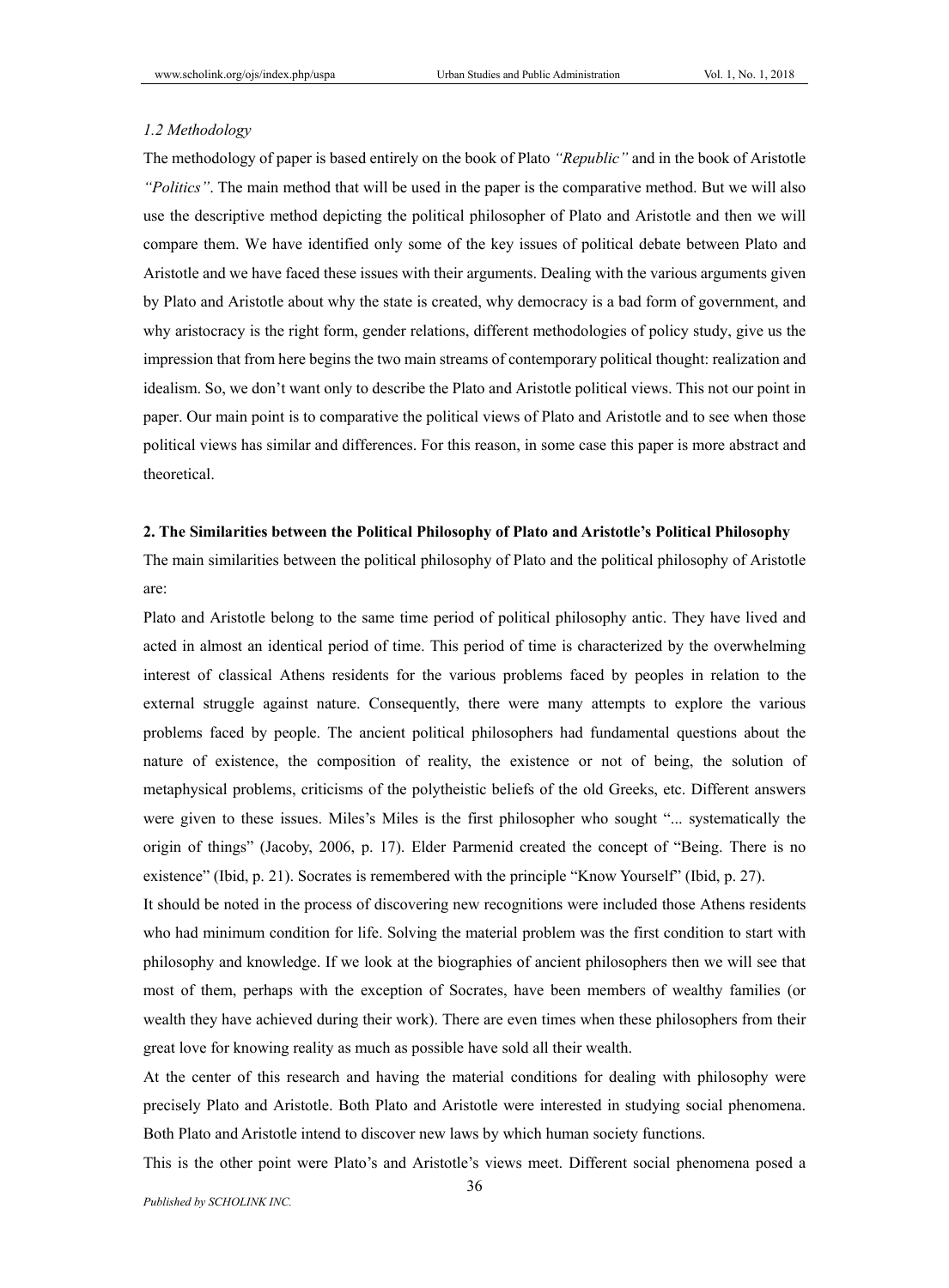special interest in their research concepts. These phenomena are quite extensive. These phenomena move from politics, economics, sociology, philosophy, logic, mathematics, literature, and so on. In the center of this interest was the search for various forms for the realization of the concept of recognition. Plato and Aristotle, were interested in expanding the boundaries of knowledge and the realization of human emancipation. Plato thought that there are two worlds "The world of phenomena is taken and seen in every conceptual clarity". However, mathematical laws, fine art, love and virtue testify to the existence of a higher and more real world: that of eternal ideas. While Aristotle thought that "ideas" or "forms" are the ones that make up the "unstable", eternally unstable matter, in defined objects (Ibid, p. 47). Aristotle's principle, according to which only the "definition" of matter is based on the being and rule of the world, is extremely fertile even in our day" (Ibid, p. 57). Both of these views showed Plato's and Aristotle's great interest in solving various social problems from the angle of metaphysics.

At the center of this interest in studying social phenomena both for Plato and Aristotle was the interest in knowing politics. Plato's and Aristotle's interest in politics is another similar point between the political philosophy of Plato and Aristotle.

Both Plato and Aristotle, in the focus of their research, had research from the field of political philosophy. They both are interested in politics, the state, the forms of governance, the various categories of definition for justice, gender relations, and so on. So Plato in "... many of the early dialogues raise important political problems ..., the Republic is usually held as Plato's first major work related to political theory" (Mc Lean, 1996, p. 439). While Aristotle "fleeing from Plato, believed that practical sciences should be based on empirical data and taxonomy. Together with a group of students, she studied the political structure and history of 158 constitutions, but we have just left the Constitution of Athens. However, some of the results of these searches can be found in his most famous political work, the Politics, which, with his analysis, advice and descriptions, gives us a number of constitutions, including Sparta, Crete and Carthage" (Ibid, p. 23).

So, in a word, its policy and research were at the center of attention from Plato and Aristotle. Consequently, their views on forms of governance are in line with what which is the best form of governance is and what the worst form is. Plato's and Aristotle's concepts of governance forms are also similar. In this sense, their hatred for democracy as a form of government and the preference of aristocracy are also the points where Plato's and Aristotle's views match. Both Plato and Aristotle thoughts that democracy is a bad form of government that does not deserve to be implemented.

Democracy does not provide governance from the most capable people, and democracy it contains many deficiencies through the concept of general equality (Plato, 1999, pp. 112-116). Instead, aristocracy is the best form of government that needs to be implemented because the aristocracy provides the leadership of the most capable people, and at the same time, the proper dependence of all strata in the society is ensured.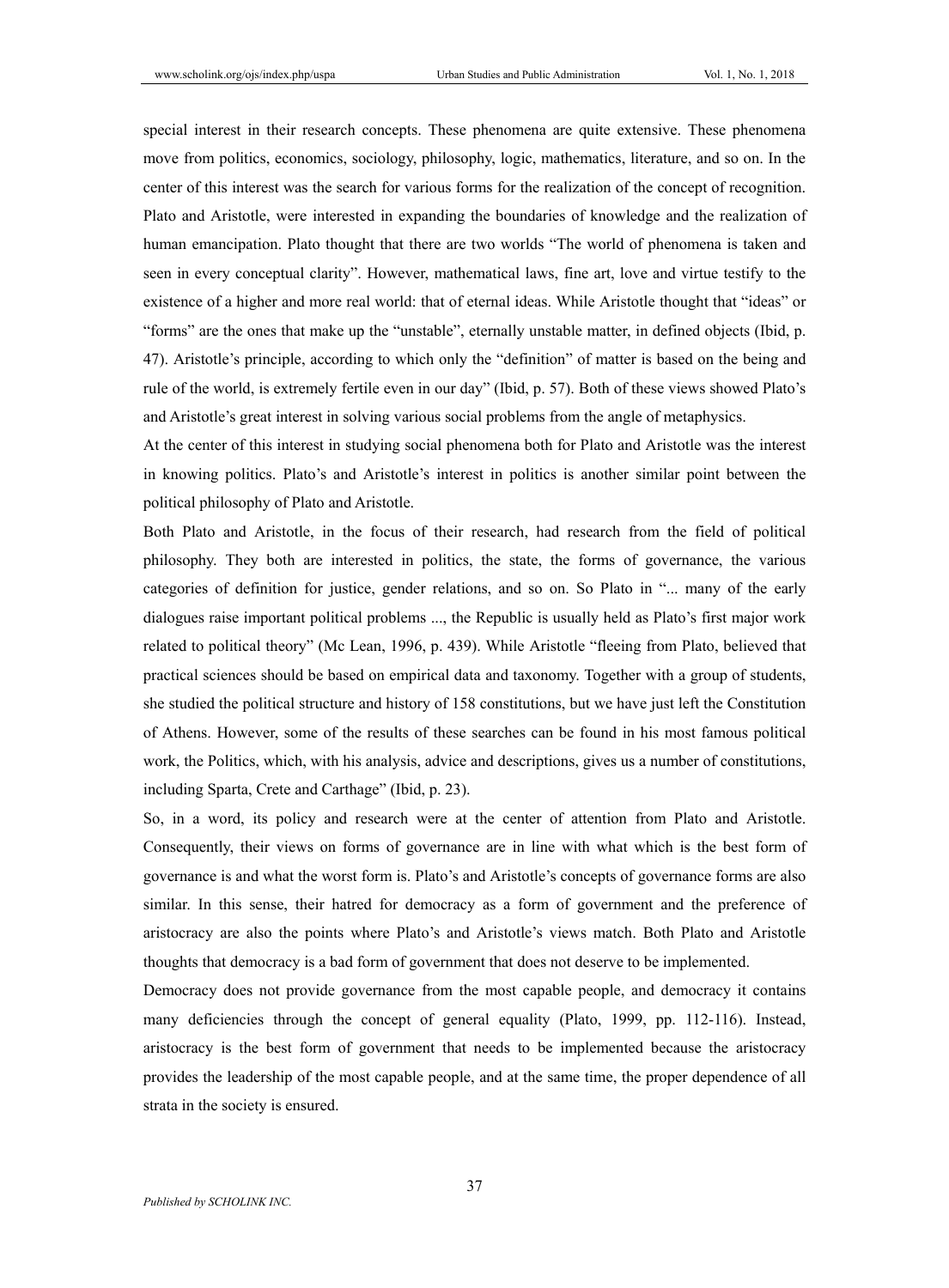### **3. The Differences between Plato's Political Philosophy and Aristotle's Political Philosophy**

In addition to some of the similarities between them, Plato's political philosophy and Aristotle's political philosophy have more differences.

The second one is the both of them looking for a truth, but using different methods to reach it. For Plato the accuracy of political philosophy can't be expressed through the philosophical writing style. The accuracy of political philosophy can only be expressed through the style of literature and dialogues. But the content of these dialogues is not far from the accuracy of mathematics. That is why Plato is determined for the style of literary writing to express his views on politics. The language that Plato is addressed to us is poetic language. It is the language of poets artfully built. The premises in which Socrates' debates occur are articulated. Characters in the book are described similarly to the characters in any work of art. Through Socrates debates with his critics in the book, Plato reveals his political ideas. Other philosophers in building their own political philosophy usually do not deal with the criticisms of political ideas. By contrast, Plato through debates reaches at every step of the expression of his political philosophy, and also addresses criticisms of this philosophy. In this way his political philosophy is more complete. Through the logic of debates Plato seeks to bring to light those thoughts that represent partial truths through polemical characters with Socrates at the same time by giving his truths about political philosophy. While Aristotle expresses his views on politics through ordinary philosophical and explanatory language. Aristotle thinks that through this style the truth about politics is easily transmitted to the reader. Differences in methodology also go in the direction of changing the logical principles of explanation. Plato uses the logical deductive method. Aristotle likes the analytical method more. Aristotle initially asserts that "... as in other domains, where the complexity should be broken down into simple parts, since they are the smallest part of the entirety, likewise, by examining the state we will see the constituent parts of and to get to know even more about them, what they differ between them, and whether something can be taken from what has been said to be important from the aspect of science" (Ibid, p. 5). Thus, in the study of various political problems Aristotle through an analytical approach aims to penetrate into the main essence of understanding those phenomena. In other words, this is noticed when analyzing the parts of which the state is composed. As Plato, such intentions pursue them through the deductive approach.

Plato's and Aristotle's views, except for research methodology, differ in terms of research categories as well. Plato and Aristotle have different opinions with the political categories to be taken for consideration.

Many political categories which are studied by Plato are not studied by Aristotle. While many political categories which are studied by Aristotle are not studied by Plato. Incidentally, a pretty good part of Plato's own political discourse devotes it to the concept of justice. Moreover, Plato's political philosophy is built in an attempt to define justice and injustice. Aristotle almost completely ignores this concept and does not consider it. Aristotle focuses heavily on the concept of slavery. To explore the "rights" the slave and their obligations. Plato, besides a very small case, does not even mention this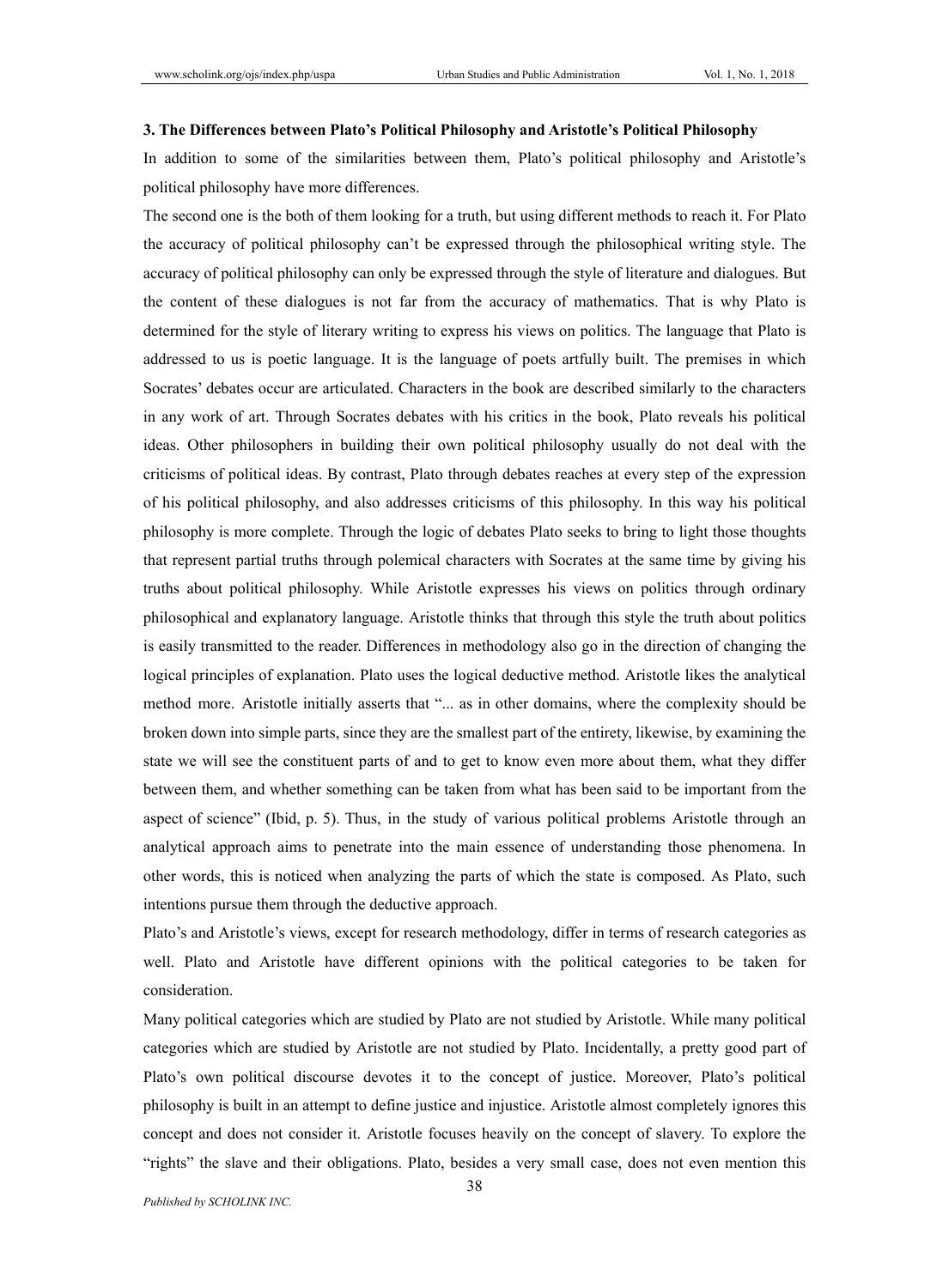problem. Plato almost entirely ignores the slave category and issues pertaining to them.

Then Aristotle analyzes the concept of the middle layer and the sustainability that produces the holding of power from this layer. Plato does not analyze this problem at all. For these reasons of different categories of analysis, there are more parts where the political philosophy of Plato and Aristotle differ between themselves than they have similarities. However, Plato's and Aristotle's political thoughts collide in many other issues, such as the creation of the state, the reasons for democracy hate, and the preference for aristocracy, and gender relations.

Plato and Aristotle give different analogies when studying the concept of state creation, but also different reasons for the rationality of this creation. While Plato thought the state was created because of the inadequacy of people as an individual, on the other hand, Aristotle thinks that the state was created as the highest community in order to achieve happiness. For Plato the state is "a man of great proportions" (Ibid, p. 68). For Aristotle, "the state is imitation of the family" (Ibid, p. 5). For the Plato the state connects with the individual and makes comparisons between these subjects. For the Aristotle connects the state with the family and makes comparisons between them. For Plato the individual has more resemblance to the state. For Aristotle, more resemblance to the state has the family. Plato thinks the state is created because people as individuals are inadequate to meet their needs. While Aristotle thinks the state is created to achieve greater happiness. Plato thought that people in the state join in to complement each other's abilities. Aristotle thinks that people are united in the state because in this way they manage to realize their happiness.

Consequently, the differences between Plato and Aristotle regarding the creation of the state are in two respects. First, is the state more like the individual (Plato) or the family (Aristotle). Second, is the purpose of creating the state the fact that people are inadequate as an individual (Plato) or achieving greater happiness for all people (Aristotle).

Also, Plato's political philosophy and Aristotle's political philosophy differ in terms of reasoning for forms of governance.

Though Plato's and Aristotle's thoughts overlap when dealing with democracy as a bad form of government and preference for aristocracy as a good form of governance. But the reasons for the hatred of democracy and preferences of aristocracy are different. Plato hated democracy (Ibid, p. 320) because it was precisely Athenian democracy that in his eyes condemned and executed unjustly one of Plato's principal teachers: Socrates. Though it was not the main reason why Plato hated democracy this case had a great influence on shaping Plato's stand on democracy. Aristotle basically hated democracy because democracy did not provide leadership from the most prepared people (Ibid, p. 129). On the other hand, Plato preferred the aristocracy because the aristocracy provide the leadership of the most capable and prepared people for this task. That was why Aristotle liked the aristocracy, but this is not the main reason. The main reason for Aristotle was that the aristocracy ensures the proper dependence of all social strata. Aristotle's preference for aristocracy connects with his concept of social strata. So the differences between Plato and Aristotle are not in the conclusions, but are in the justifications for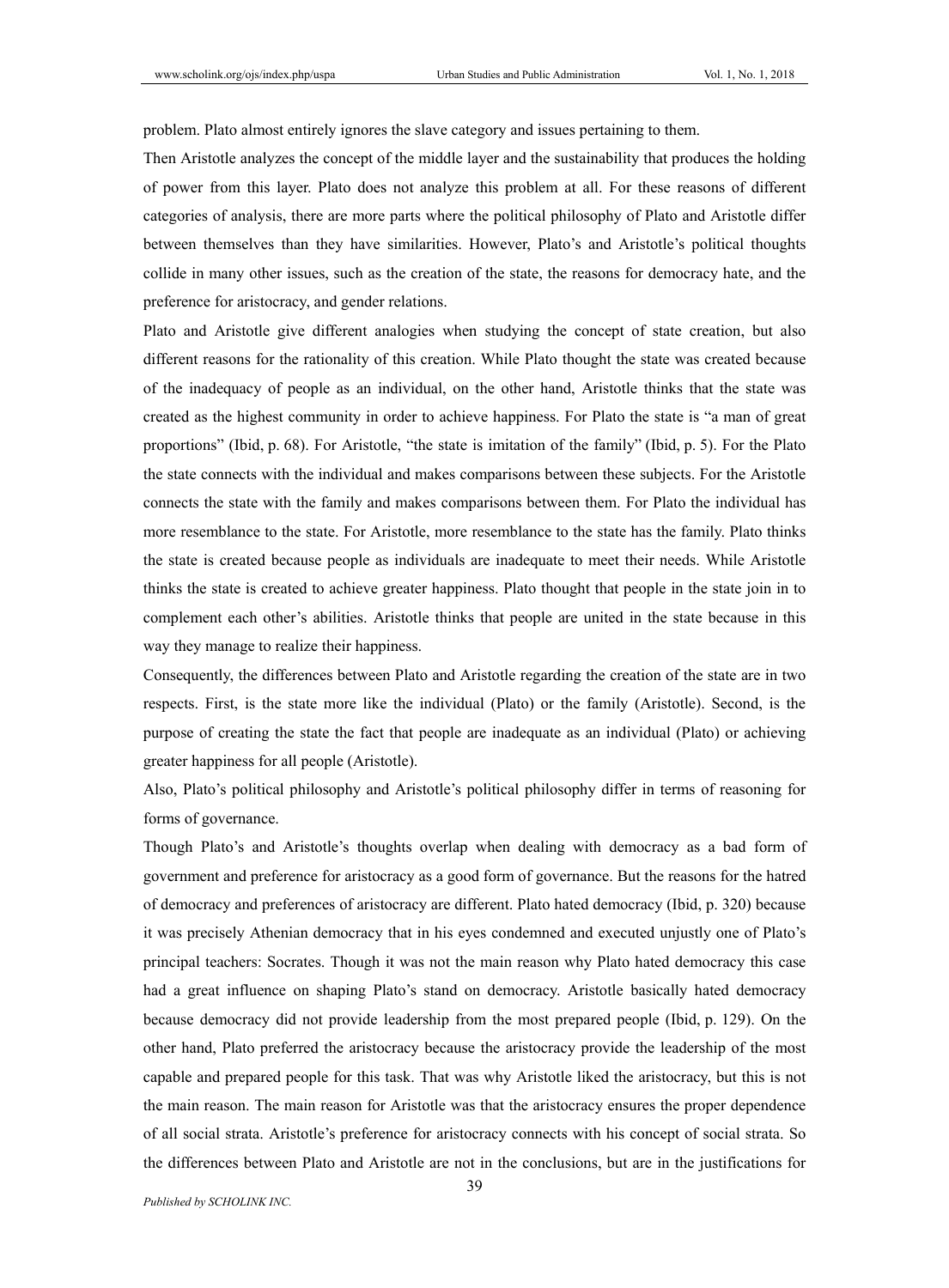those conclusions.

Also and the Aristotle, thinks that within society there are three layers: high, middle, and low. But unlike Plato, Aristotle does not categorize society in strata on the basis of profession. Plato classifies society in layers on the basis of the profession. Aristotle categorizes society on the basis of wealth and does not pay much attention to the problems in the society.

Further, the differences between the political philosophy of Plato and Aristotle go and as far as gender relations are concerned.

Plato's and Aristotle's thoughts on gender relations, namely the equality of men and women differ. Plato thinks that the husband and wife should have the same rights in the areas where they have the same skills. Medicine is such an example. And in the field of medicine men and women should have the same rights. Aristotle was categorically opposed to the same rights between men and women. Aristotle felt that it is in the nature of things that a woman has a submissive role while men play a leading role. By nature, the woman is weaker than the man. While men have to rule because they are created for such a task. And emotionally they are stronger than women. This Aristotelian thought is the weakest point of his political philosophy. Inequality in the relationship between men and women in Aristotle's political philosophy is his most wrong political opinion.

The main difference between the political philosophy of Plato and the political philosophy of Aristotle is in the influence these two philosophies have in the great debate of political science whether idealism or realism should influence policy making and on the basis of which principles should be politics. Plato and Aristotle with their different views on politics are considered to have laid the basis for two fundamental theoretical paradigms of political science: idealism and realism. Plato's political philosophy is considered idealistic. Aristotle's political philosophy is classified as realistic. Plato with his political philosophy is aimed at transforming politics. Aristotle aims at studying the existing forms of political reality. Plato believes the policy can be changed. Aristotle believed that politics cannot be changed. Plato by changing the policy seeks to redefine the definition for the concept of justice and injustice. Aristotle, studying existing forms of political reality, such as slavery, requires that those forms be made on a scientific basis. Plato thinks about politics in ideal terms. Aristotle thinks about politics in real terms. So the political philosophy of Plato and Aristotle is valued for their academic contribution to the establishment of two different theories of politics.

#### **4. Conclusion**

Comparing the political philosophy of Plato and Aristotle's political philosophy, we conclude that the main similarities between the political philosophy of Plato and the political philosophy of Aristotle, are: Plato and Aristotle belong to the same period of political philosophy: the antiquity; Plato and Aristotle are interested in researching social phenomena; Plato and Aristotle are also interested in policy research; Plato and Aristotle share the same view as the idea that democracy is a bad form of government and aristocracy is the best form of government. Apart from the few similarities that Plato's and Aristotle's